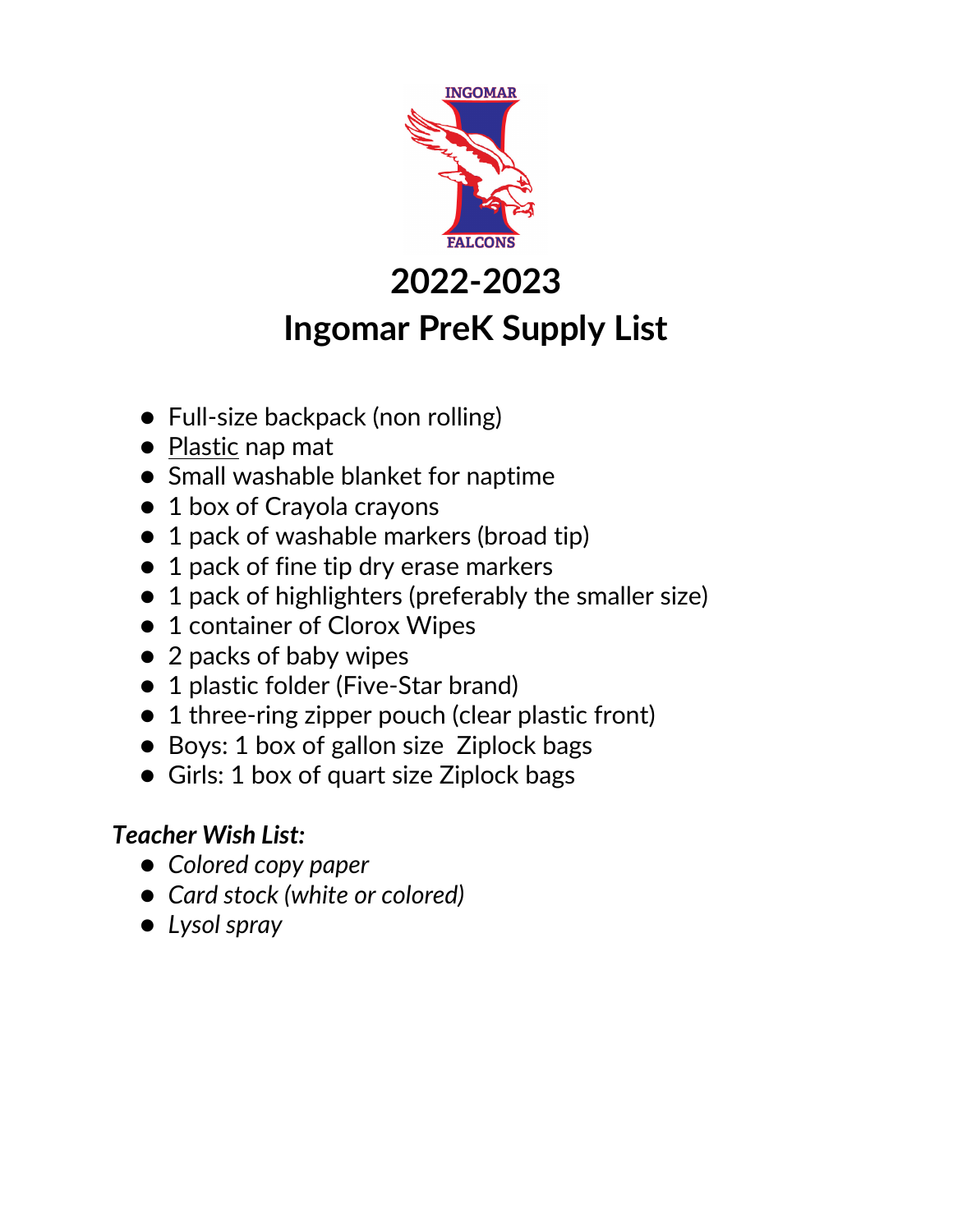

### **Ingomar Kindergarten Supply List**

- Full-size backpack (non rolling)
- 2 packs of real wood #2 Ticonderoga pencils (black)
- 4 boxes of Crayola crayons
- 1 pack of Crayola markers
- 4 packs of Elmer's glue sticks
- 1 3-ring zipper pouch (with clear view plastic front)
- 1 plastic folder with 3 prongs (Five Star Brand preferred)
- 1 pack of fine-tip Expo markers (black)
- 1 pack of baby wipes
- 1 pack of colored copy paper
- 1 pair of student headphones (no earbuds)
- 1 box of Kleenex
- 1 container of Clorox wipes

Girls: gallon Ziplock bags Boys: quart size Ziplock bags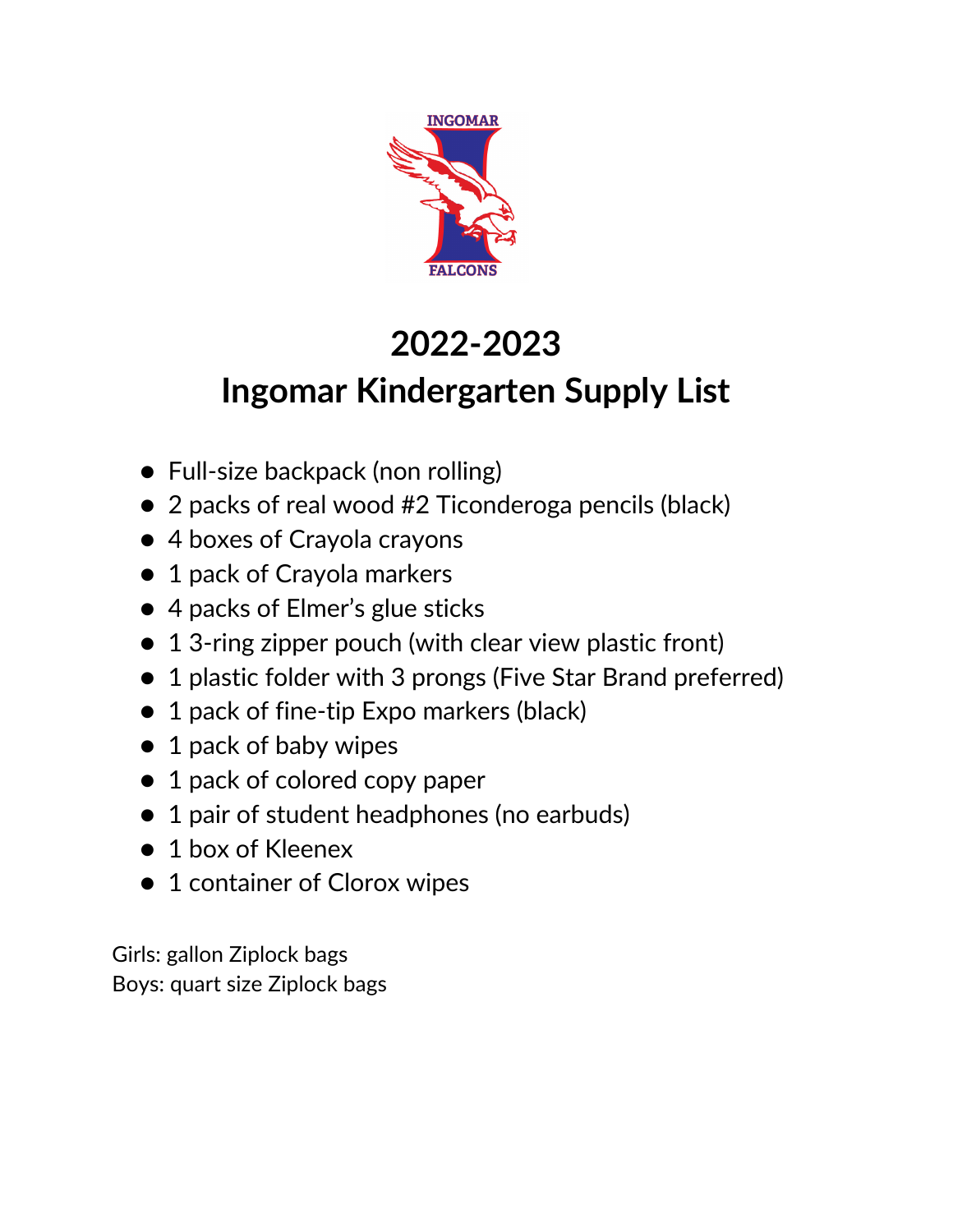

### **Ingomar 1st Grade Supply List**

- Non-rolling backpack
- $\bullet$  1 binder with clearview front ( $\frac{1}{2}$  inch)
- 1 FIVE STAR plastic folder with pockets and prongs
- 2 zipper pouch with 3 rings (fabric w/ clear view front)
- 2 composition notebooks (black and white w/ sewn-in pages)
- 4 packs of Crayola crayons (24 count)
- 1 large pack of glue sticks
- 1 pair of Fiskar scissors
- 2 packs of USA Gold OR Ticonderoga black #2 pencils
- 1 pack of Sharpie yellow highlighters (2)
- $\bullet$  4 handwriting tablets ( $\frac{5}{6}$  inch ruling)
- 2 boxes of Kleenex
- 2 containers of Clorox wipes
- 1 bottle of hand sanitizer
- 1 pack of colored copy paper

Boys: 1 box of quart Ziploc bags Girls: 1 box of gallon Ziploc bags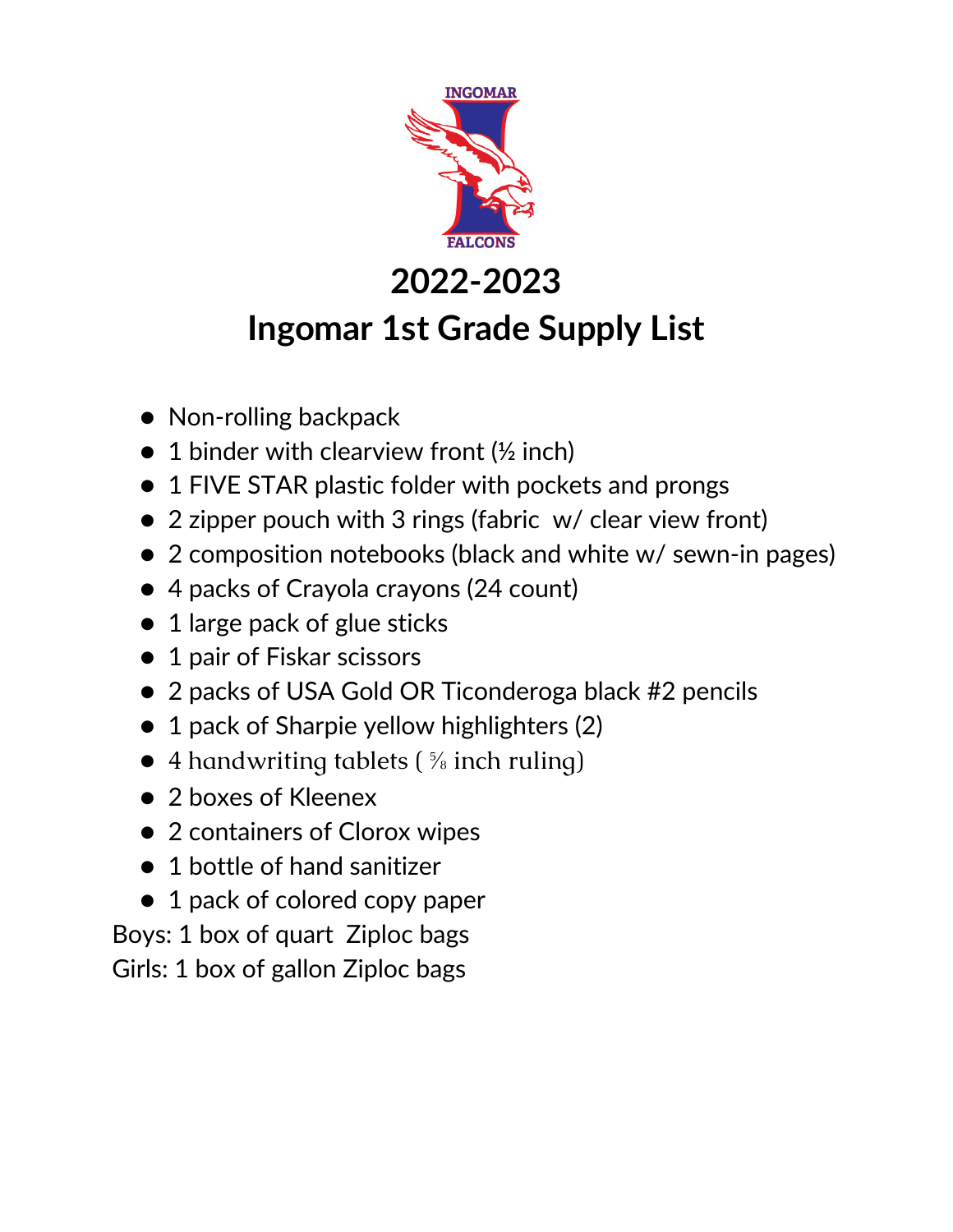

## **Ingomar 2nd Grade Supply List**

- Full-size backpack (non rolling)
- 1 Cloth, Clear Front View Pencil Bag with zipper
- 2 earbuds
- 2 Five Star plastic pronged folder with pockets
- 1 black and white wide ruled marble notebook
- 1 70 sheet wide ruled spiral notebook
- 2 packs of Ticonderoga #2 Wooden Pencils (24 count packs)
- 1 pack of pink bar erasers
- 2 Packs of 24 Count Crayola crayons
- 1 pack of 8 or 10 count Crayola washable markers
- 1 pair of blunt tip Fiskar scissors
- 2 small glue stick packages
- 2 boxes of Kleenex

Girls: quart Ziploc bags

Boys: gallon Ziploc bags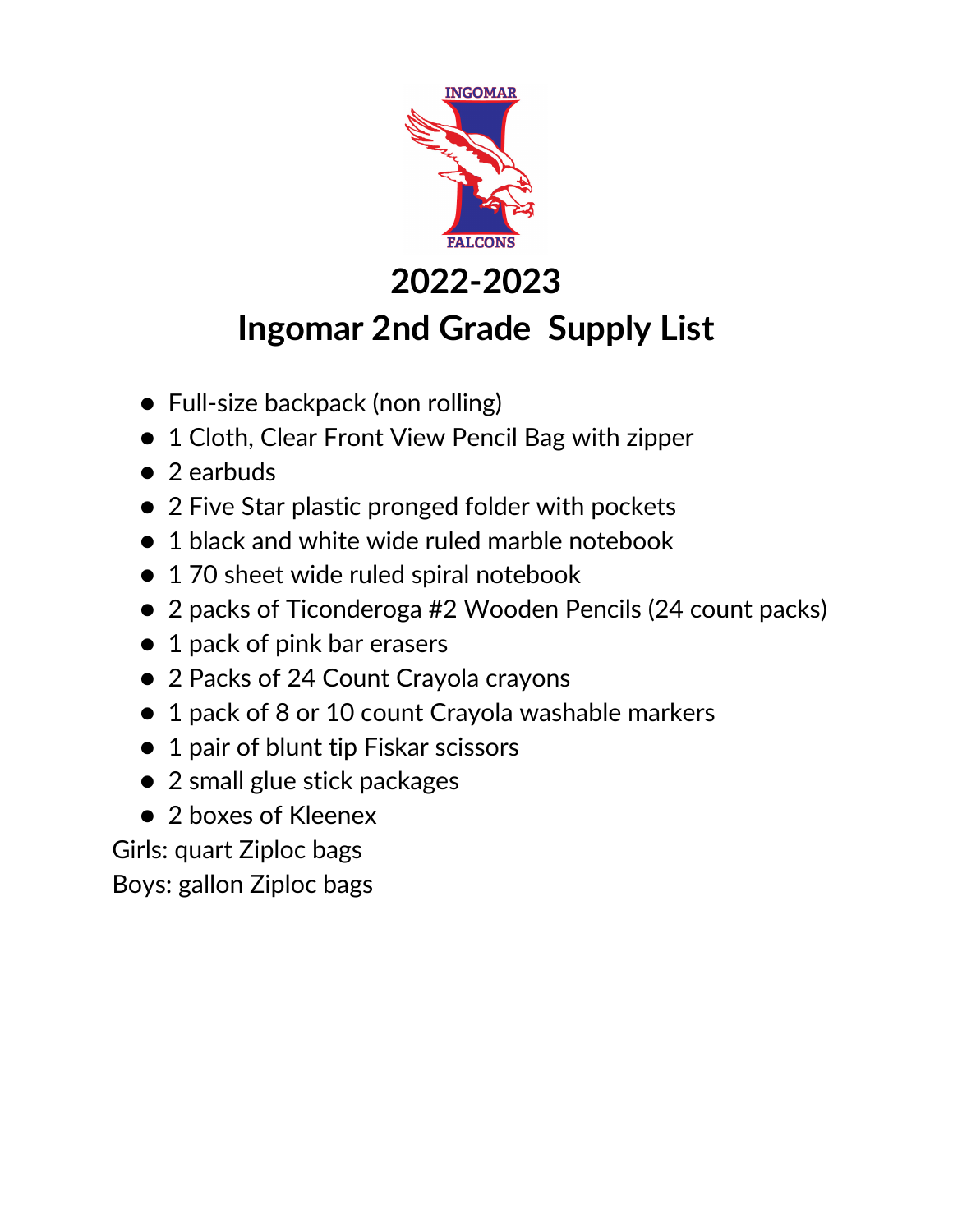

### **Ingomar 3rd Grade Supply List**

- 1 Mead Five Star Folder (must be plastic with prongs)
- 3 packs of USA gold pencils
- 2 packs of wide ruled loose leaf paper
- 2 bar erasers
- 1 box of Crayola crayons
- 2 boxes of Kleenex tissue
- 1 pair of headphones or earbuds (THIS IS A MUST)
- 1 box of gallon Ziploc bags
- 2 containers of Clorox wipes
- 1 pack of Astrobright colored copy paper

Wish List: black expo markers, white or colored cardstock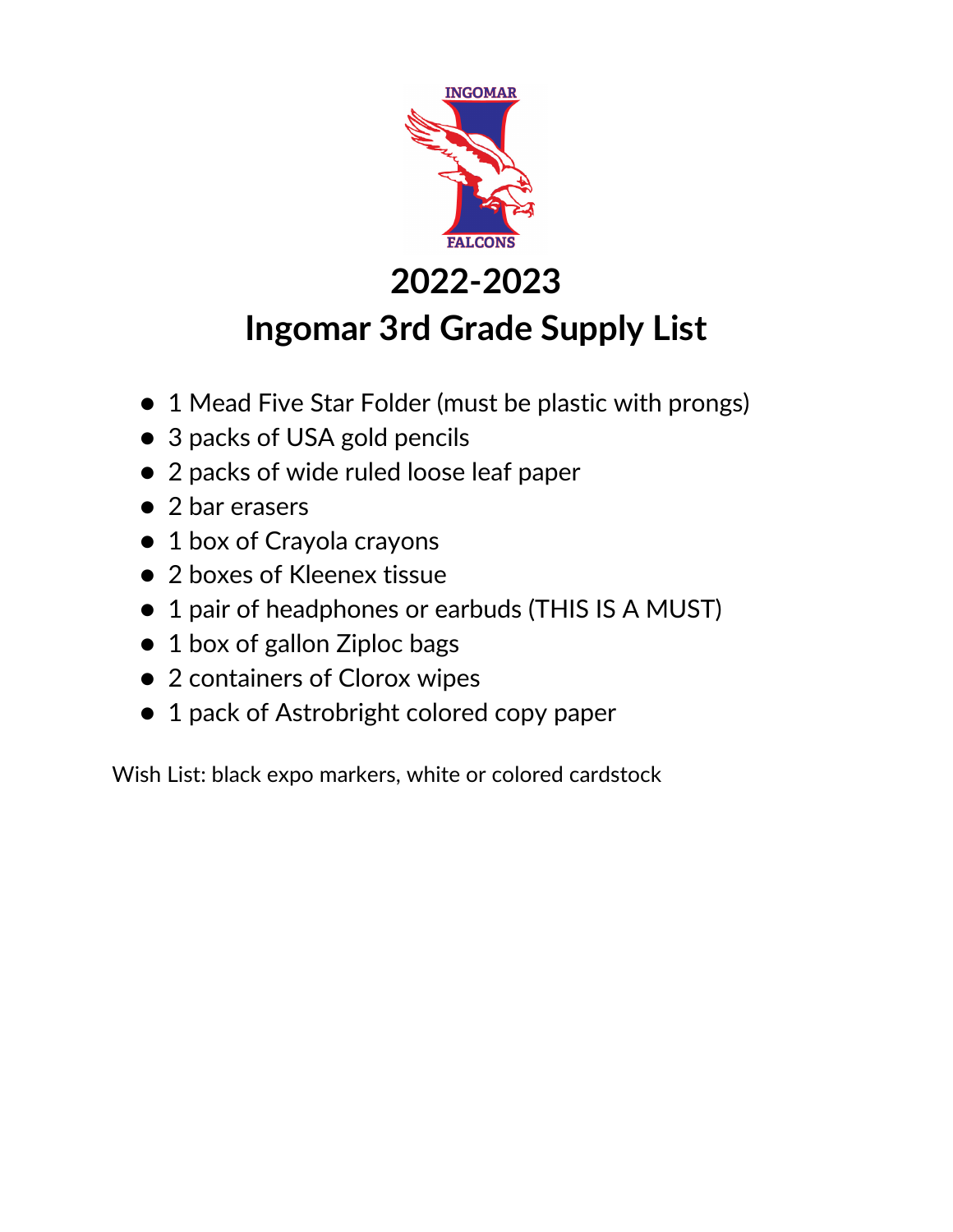

### **Ingomar 4th Grade Supply List**

- $\bullet$  1-1  $\frac{1}{2}$  inch 3 ring binder
- 2 packages of notebook paper
- 1 package of 5 tab dividers
- 1 plastic folder with pockets and prongs
- 2 packs of number 2 pencils (Ticonderoga preferred)
- 1 boxes of cap erasers
- 1 Zipper pencil/crayon bag
- Glue sticks
- 1 pair of scissors
- 2 boxes of Crayons
- 1 box of Kleenex
- 1 pair of headphone or earbuds (will remain at school all year)
- Boys: 1 bottle of hand sanitizer
- Girls: 2 containers of disinfecting wipes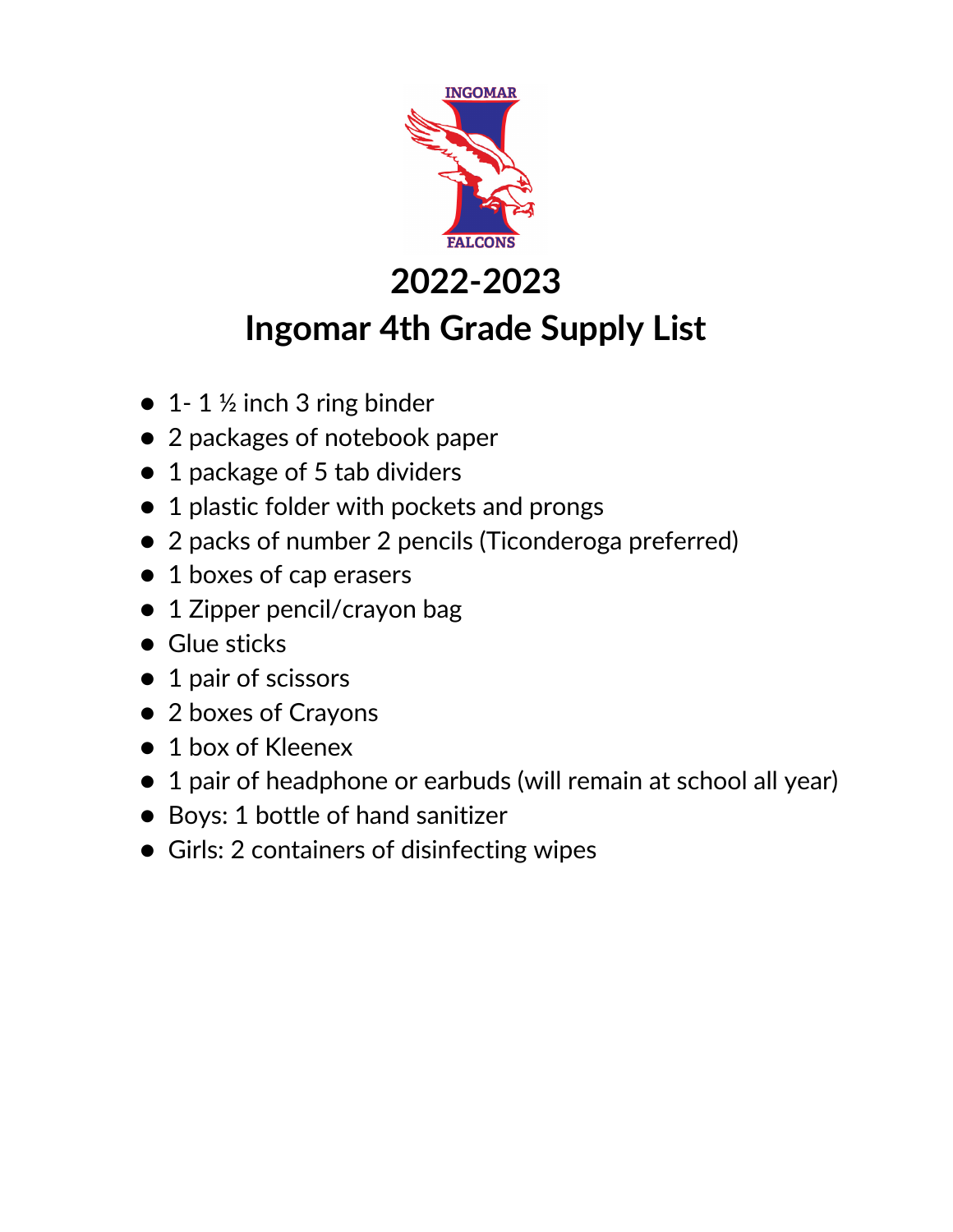

## **Ingomar 5th Grade Supply List**

- 2 composition book (Journal)
- 1 pair of scissors
- 1 bottle of glue
- 1 pair of headphones
- 3 plastic mead folders with prongs and pockets
- 2 packs of #2 Ticonderoga Pencils (black)
- 1 box of Kleenex
- 2 one-subject notebooks
- 1 pack of plain white paper
- 1 three-ring binder
- 2 packs of wide ruled paper
- 1 pack of cap erasers

Girls: gallon Ziploc bags

Boys: quart Ziploc bags